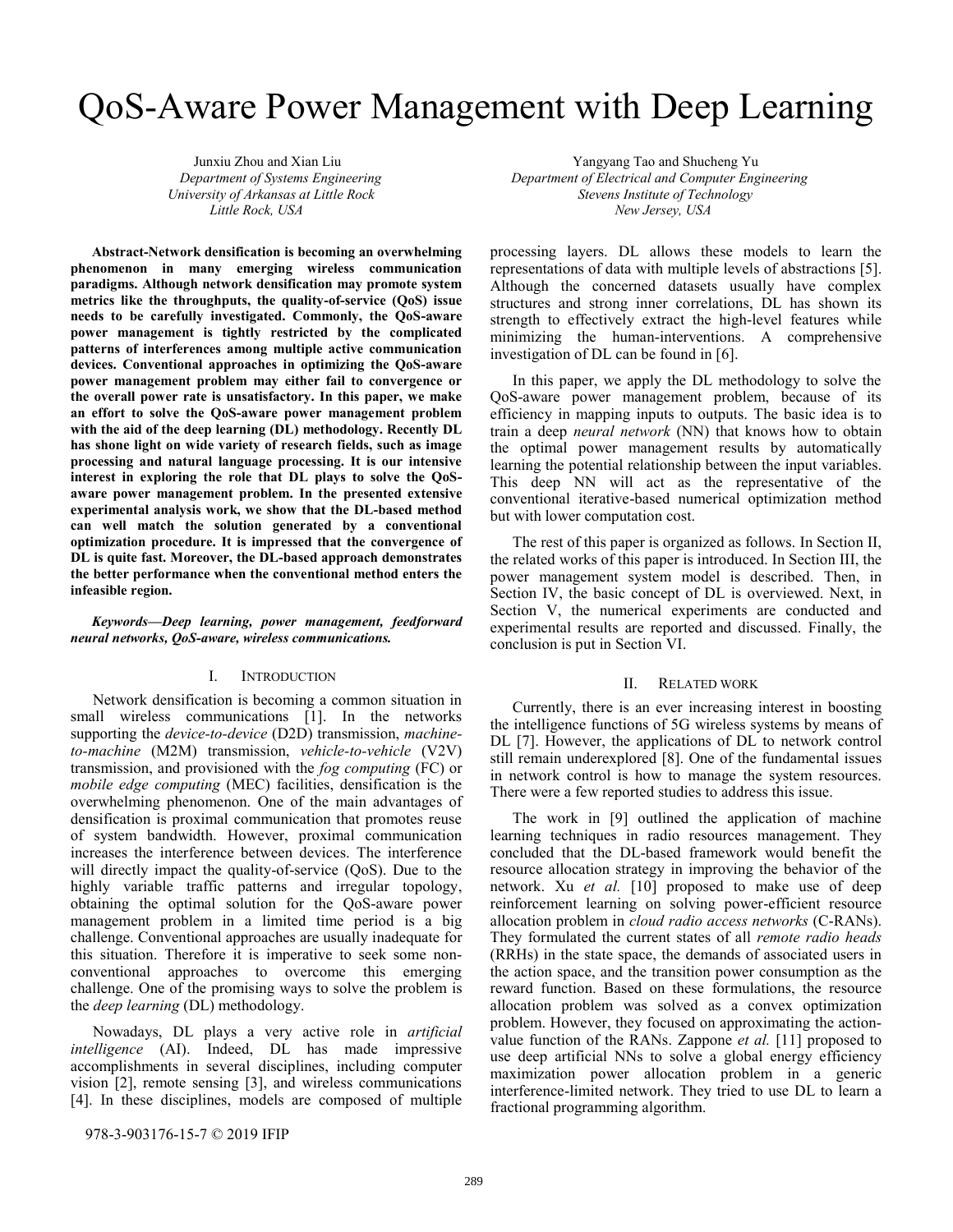In [12], the author proposed to use a DL model to approximate an iterative-based power management algorithm called WMMSE [13]. After conducting numerical experiments, they showed that the pre-trained NN model achieve high approximation accuracy with some fixed computational complexity. They concluded that the DL-based approach would have a great potential for real-time wireless resource management problems. The work in [12] is most relevant to our study. However, in this paper, we solve a generic power management problem with the QoS constraints. The impact of interference is also taken into account. In addition, we also analyze the performance of the DL-based approach when iterative-based algorithm fails to find an optimal solution.

The main contributions of this work are twofold. First, we formulate the QoS-aware power management problem. To solve this problem, we customize a *feedforward neural network* (FNN) based on the DL concept. In the training stage, this FNN first learns to map the input to the output through extensive training samples. In a fixed amount of time, our approach achieves a satisfactory approximation of the solution obtained from a conventional optimization procedure. In the testing stage, the established FNN is tested through a set of new samples generated with different QoS requirements. Secondly, we investigate the performance of FNN. Specifically, we find that the FNN approach is robust in the situations where the conventional optimization procedure fails.

## III. SYSTEM MODEL AND PROBLEM FORMULATION

In this section, we first describe the system model for a generic network under interference, and then propose the optimization objective formula for our power management problem.

#### *A. System Model*

We consider a wireless network deployed in a region represented by a disc with radius *Rc*. This generic network consists of *N* pairs of *transmitters* (*T*x) and *receivers* (*R*x). Here, we follow the same number of transmitters and receivers provisioning [12], which is one of the most popular provisions of the D2D communications. We use  $C_T = \{1, 2, ..., N\}$  and  $C_R = \{1, 2, ..., N\}$  to denote the index sets of *transmitters* (*Tx*) and *receivers* (*R*x), respectively.

The wireless network is illustrated in Fig. 1, where the solid lines represent the desired transmission links, while the dotted lines represent the interfering links. The main notations are listed in Table I. Other notations will be defined in the relevant context. In Table I, the term "link *ij*" means the link from *T*x *i* to Rx *j*. The term "channel gain" refers to the smallscale fading. The Rayleigh fading is adopted in the analysis throughout this paper. Thus the channel gains *hkj* and *hkk* follow the exponential distribution. The conventions commonly used in the literature of wireless communications are also adopted, such as unit mean and the i.i.d. condition. This way, the large-scale fading due to the path-loss will be described with a power-law term. To concentrate on the key concept, the shadowing effect is included in the large-scale fading with appropriately adjusted parameters.



Fig. 1. Generic wireless network structure.

In the present model, half-duplex is assumed, i.e., a node cannot receive signals while simultaneously transmit signals. For example, at a particular moment, the link from *T*x 3 to *R*x 7 is different than the link from *T*x 7 to *R*x 3. This implies that, in general, it is not necessarily to have  $b_{jk} = b_{kj}$ ,  $b \in \{h, r,$ *α*}

Also,  $r_{kk} \neq 0$ , since it represents the distance from *Tx k* to  $Rx$   $k$ .  $\sigma_k^2$  characterizes the *additive white Gaussian noise* (AWGN). With these elaborations, the *signal-to-interferenceplus-noise ratio* (SINR) for the receiver *k* is expressed as:

$$
u_k \triangleq \frac{h_{kk}(P_k/r_{kk}^{\alpha_{kk}})}{\sigma_k^2 + \sum_{j=1, j \neq k}^N h_{jk}(P_j/r_{jk}^{\alpha_{jk}})}
$$
(1)

where usually  $1.6 < \alpha_{jk} < 9$ . Note that in (1)  $h_{jk}$ ,  $h_{kk}$ ,  $r_{jk}$ , and  $r_{kk}$ are *random variables* (RVs), while the variables  $P_i$  and  $P_k$  are the entities to be optimized (referred to as the *decision variables* in optimization literature).

TABLE I. THE LIST OF MAIN NOTATIONS

| $h_{jk}$                          | Channel gain of the interference link $ik$                             |
|-----------------------------------|------------------------------------------------------------------------|
| $h_{_{kk}}$                       | Channel gain of the desirable link paired with $Tx \; k$ and $Rx$<br>k |
| $\overline{N}$                    | Number of $Tx-Rx$ pairs                                                |
| $r_{jk}$                          | The length of link $jk$ (meter)                                        |
| $u_{k}$                           | SINR of $Rx k$ (dB)                                                    |
| $u_{k,\min}$                      | OoS threshold of SINR (dB)                                             |
| $P_{k}$                           | Transmitter power of $Tx k$ (dBm)                                      |
| $\alpha_{ik}$                     | Path-loss exponent of link jk                                          |
| $\sigma_{\scriptscriptstyle k}^2$ | Noise power of Rx $k$                                                  |

#### *B. Problem Formulation*

In the present work, we develop a QoS-aware scheme to optimally manage the power for all transmitters. There are several ways to characterize the merit of scheme. One of the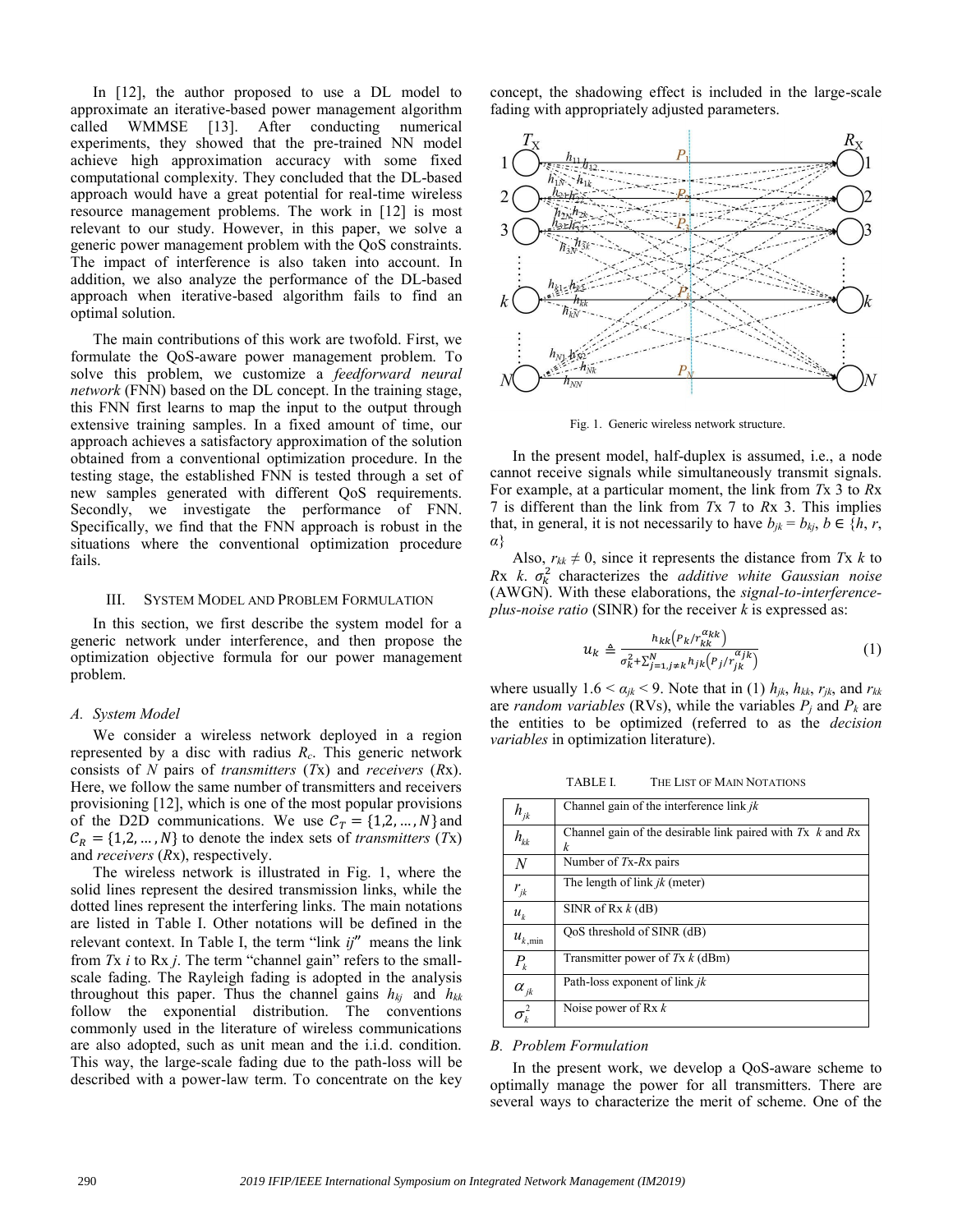most popular ones is the *weighted sum-rate* (WSR) since it clearly describes the overall throughput of the system. Theoretically, there exist some equivalences to other metrics. Examples can be found in the literature, e.g., [14, Ch.6]. The basic WSR problem was investigated in [12, 13]. Here we adopt WSR as the objective function. Moreover, we introduce the QoS constraints as an enhancement. The augmented WSR problem is formulated as follows:

$$
maximize \ \sum_{k=1}^{N} w_k \log_2(1 + u_k) \tag{2}
$$

$$
s.t. \quad \begin{cases} u_{k,min} \le u_k \\ 0 \le P_k \le P_{k,max} \end{cases} \tag{3}
$$

$$
k=1,2,\ldots,N
$$

where  $u_k$  is defined in (1).  $w_k$  denotes the bandwidth.  $P_{k,max}$ refers to the allowed maximum power of *k*.

#### IV. OVERVIEW OF NEURAL NETWORK MODEL

In the preceding section, we described the system model and formulated the power management problem. In the literature, the conventional solving schemes for this kind of problems were based on the iterative procedures (see [13] and the references therein). Commonly, the iteration-based procedures consume considerable computational resources. Sometimes these procedures may stop at an infeasible point if the initial point was not carefully chosen. The NN-based methodology provides a different approach, where the main process is treated as an end-to-end black box.

The theoretical basis of the NN approach is due to the universal approximation theorem (UAT) [15], a landmark result in the NN discipline. The UAT indicates that, for any function with some basic measurable characteristics (such as Borel measurability), an FNN with a single layer is able to represent that function. Within this single layer, however, the number of neurons can be very large. As a result, the FNN with a single layer may fail to learn the targeted system. This is where the DL approach begins to plunge into. DL wants to reduce the number of neurons required to represent the desired function and can reduce the amount of generalization error. In the present work, we follow this approach. We will develop an FNN with multiple hidden layers to train the system to represent function.

One of the main uses of NN is to optimize a performance index, e.g. minimizing a loss function. Typically the loss function is defined in terms the *mean square error* (MSE) between the output and the target. In our model, this is between the predicted power resource, i.e., the output of the NN model  $f(x; w)$ , and the optimal power *P*,

$$
f^* = \arg\min_{f} ||P - f(x; w)||^2 + \alpha ||w^T w||^2 \qquad (4)
$$

where the first term is the MSE, while the second term refers to the *regularization penalty* added to avoid overfitting. The notation *w* collectively represents all the weight parameters of the NN, and  $\alpha$  is a *hyperparameter* that balances the relative contribution of the penalty term. The DL architecture of the present work is illustrated in Fig. 2. It is a fully connected NN with one input layer, multiple hidden layers, and one output

layer. We assume the network contains *L-1* hidden layers and one output layer.



Fig. 2. The neural network architecture.

In this paper, the designed FNN uses MSE to update the overall parameters. However, the final training and testing performance evaluation are computed based on WSR in eq. (2). This is because the augmented WSR problem can reflect the performance over all interference-based links. In fact, the value of the augmented WSR directly depends on the power management results *P*s. They play the same role in evaluation the proposed method's performance. However, in order to fit the constraints of *P*s in eq. (3), we set the following for the output as mentioned in [12]:

$$
\tilde{p}_k = \min(\max(p_k, P_{k, \min qos}), P_{k, \max})
$$
\n(5)

Note,  $P_{k,\text{mingos}}$  represents the minimal power required to satisfy related QoS-constraint.

As shown in Fig. 2, the input to the FNN model is composed of the channel gain and the length of links, because these two sets of variables together determine the wireless network traffic pattern and topology as well as resource management decision. In our case, the augmented WSR problem is also under the constraint of different QoS constraints. In order to make the trained FNN robust under multiple QoS constraint values, we take the QoS constraint value as an additional input variable. Therefore, the total input vector x has a  $(2 \times N^2 + N)$  size. In our numerical experiment, we set all the  $u_{k,min}$ ,  $k = 1,2,...,N$  value the same. Therefore the input has  $(2 \times N^2 + 1)$  dimension. In this way, the FNN can explore both the required augmented WSR value and the QoS constraints. Then we normalize and concatenate these three variables together to form the input to our NN model

Internally, the hidden layer  $i$  accepts a vector of inputs  $h$ which is the output of its previous layer. Then it computes an affine transformation  $z_i = W_{(i-1)}^T h + b$  and applies an element-wise nonlinear activation function. In this work, for hidden layers we choose the *hyperbolic tangent activation function*  $g(\mathbf{z}_i) = \tanh(\mathbf{z}_i)$  as the activation function. The reason is that the output of our NN model is constrained by eq.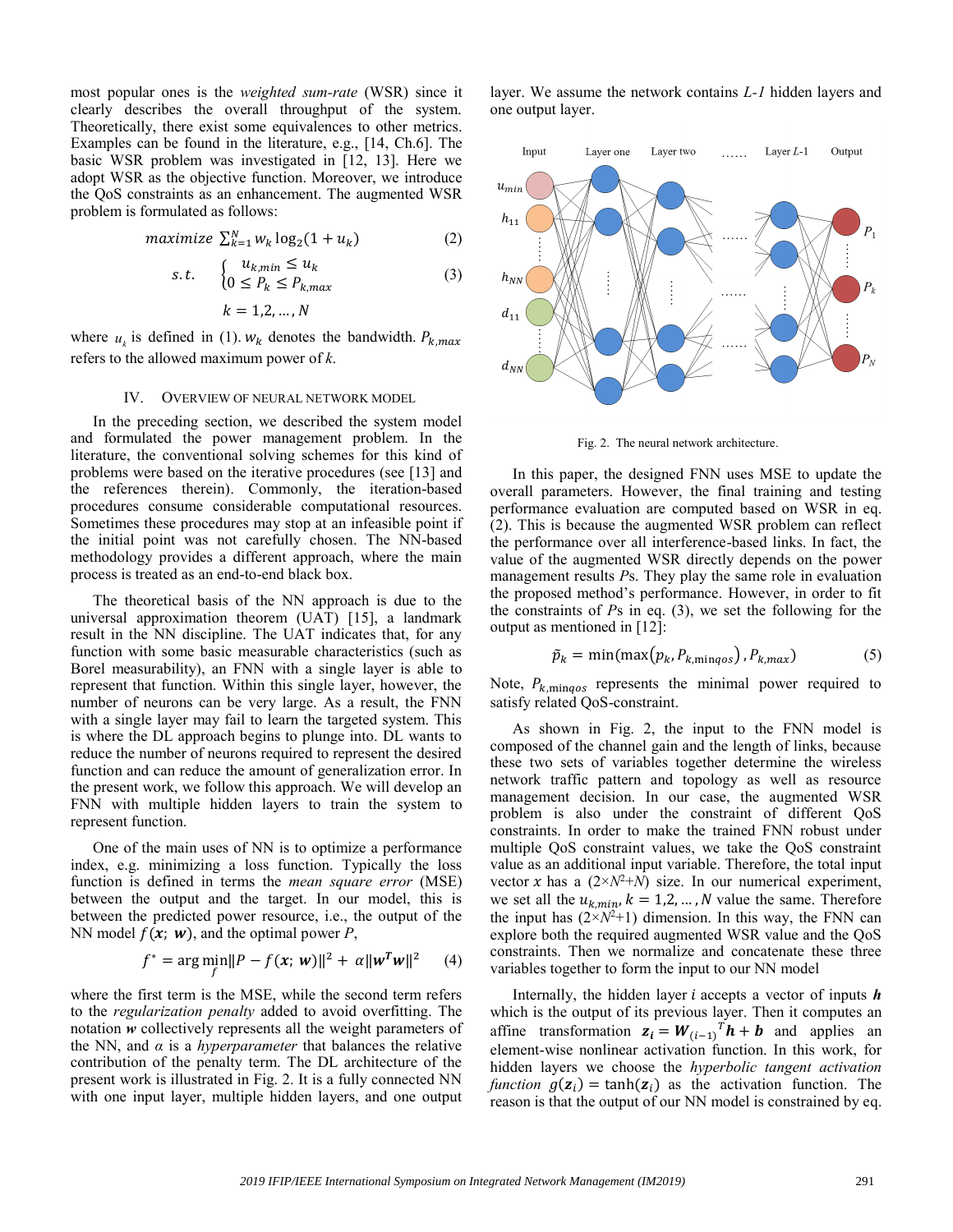(3) and only the values satisfied those conditions are meaningful.

In this NN, the linear output units aim to produce a vector  $\tilde{P} = W_{L-1}^T h + b$  which is in turn used to produce the mean of a conditional Gaussian distribution, where  $W$  is the weight matrix and *b* is the bias term. Because the linear units do not saturate, they do not degenerate the gradient-based subroutine and are appropriate for a wide variety of optimization algorithms.

Our basic attempt is seeking to produce approximate power management results for input wireless network structure drawn from the same distribution as our training samples. In this work, with learning we are carefully focused on the solution of a restricted problem of interest, rather than the general problem. However, we make an effort to produce the approximate power management for some possible input vectors, especially for those where the conventional methods may fail.

### V. EXPERIMENTAL RESULTS

In this section, we verify the presented approach FNN with extensive numerical experiments.

To generate the training data, we employ a conventional optimization procedure. In this work, the Fmincon in Matlab is adopted. Fmincon is a well-known solver for the constrained *nonlinear programming problems* (NLP). In this work, Fmincon is used as a representative of conventional iterative-based optimization methods, because it has all the features of its kind. That is, for large-scale problems, Fmincon may need a considerable amount of computational time. For the QoS-aware WSR problems, Fmincon inclines to stick on infeasible points when the QoS constraints are stringent.

All of the numerical experiments are implemented in MATLAB R2017a on a computer with the 64-bit operating system and 12GB RAM. The FNN is trained in the MATLAB neural network toolbox with GeForce GTX 1080 Ti GPU.

In the numerical experiments, we set the QoS thresholds to 1dB, 3dB, 5dB, 6dB and 7dB with *N* = 10 pairs of transceivers. The following parameters are adopted in the model: radius =  $500$  meters, Pmax =  $21$ dBm, AWGN power = -143.97dBm. The layer sizes of the FNN are set to [200, 80, 80, 10]. (Note, although the number of layers in this paper is similar to that in [12], the activation functions of the NN and the structure of the NN layers are different). We use 90% of the training dataset as the training samples, while 10% as the validation samples. We use *scaled conjugate gradient descent* (SCGD) backpropagation method to update the FNN's parameters. The learning rate value is chosen as 0.01. For visualization purpose, the experimental performance is measured in terms of the *cumulative distribution function* (CDF). The CDF is computed based on the optimized power values of WSR in eq. (2).

# *A. DL Generalization performance*

In the NN discipline, one of the challenging tasks is referred to as *generalization*. This notion is due to a fundamental axiom in NN. A good NN is capable of performing well on previously unseen inputs, not only those on which the NN was trained. This capability is called generalization. The implement ability of generalization is based on the statistics of the data. Both the observed data and the unseen data follow the identical probability distribution. In the current WAR power management problem, this is the situation in which the observed data and the unseen data of the random channel gains obey the same probability distributions. This condition is also applicable to the random link lengths. In this experiment, we explore this generalization ability of NN to address the optimal failure drawback of conventional iterative-based methods.

For the QoS-aware WAR model, we use Fmincon to locate the optimal solution. Then the obtained solutions are used as samples to train the FNN. The established FNN treats the mapping procedure as an end-to-end black box. Accordingly, we only need to train to get general values of this FNN's weights and hyperparameter. In the test stage, the whole process becomes a series of matrix manipulations, without complex parameter setting. However, in some scenarios, Fmincon exits with a premature solution or converged to an infeasible solution. These results are possibly caused by the ill initial point or the inappropriate system parameter. Therefore, in the case of Fmincon failures, we want to see if the DLbased method still performs well with respect to the WSR.



Fig. 3. Fmincon failure case test results when QoS at 7dB.



Fig. 4. Comparison the averaged power *P* under normal and infeasible cases.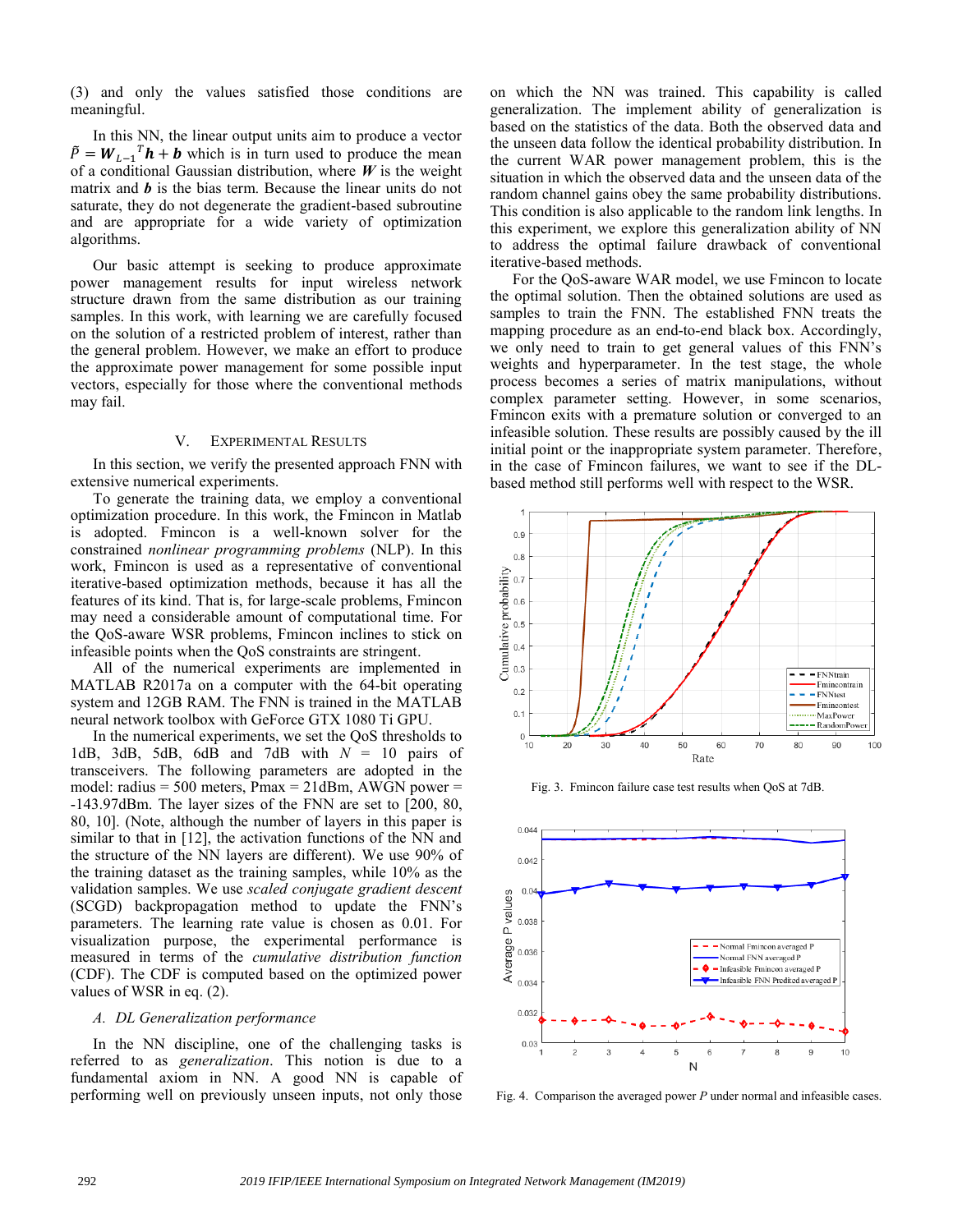In this experiment, we fix the QoS threshold at 7 dB with  $N = 10$  pairs of transceivers. Fmincon is used to generate 100,000 samples under the normal optimal solution case as the training data set. In this case, the QoS constraint is not considered as input, therefore the inputs are  $N^2$  dimensional vectors. Later 26367 Fmincon failure samples are obtained under the infeasible case. Only optimal solution samples are used during training. In the testing stage, we use these failure samples as input of the trained FNN to predict the power values in computing the WSR result. The test results are shown in Fig. 3 and Fig. 4.

In Fig. 3, the horizontal axis is the allowable domain for CDF, while the vertical axis is normalized from 0 to 1. As observed from Fig. 3, the predicted CDF of the WSR from trained FNN, i.e. FNNtrain, is very close to the CDF of the optimal solution generated by Fmincon, i.e. Fmincontrain, with an approximate performance of 99.69%. The Fmincon failure samples, Fmincontest, got the worst results. However, with the same input of these failure samples, the trained FNN achieves better power management performance, i.e. FNNtest. It is even better than MaxPower and RandomPower.

Fig. 4 illustrated the average values of power resources *P* for different links *N*. Similar as Fig. 3, the trained FNN achieves a similar averaged power values as the Fmincon under the optimal solution samples, indicating that the trained FNN can fit the optimal power values well. In the failure sample cases of Fmincon, that is, for some inputs, the Fmincon cannot find the optimal power management solution. The averaged power values of Fmincon, i.e. Infeasible Fmincon averaged *P*, are much lower than their optimal cases, i.e. Normal Fmincon averaged *P*. However, the trained FNN provides a better solution, i.e. Infeasible FNN Predicted averaged *P*.

In summary, the results presented in Figs. 3 and 4 illuminate the robust performance of FNN in approaching the optimal power management solution. Therefore, we concluded that optimal samples trained FNN allows robust predict of the power values. It is expected to obtain a high success ratio of the WSR.

#### *B. Approximation Performance*

To verify the performance of the approximate optimized solution for FNN, we conduct experiments under all five QoS constraints. In this work, we feed all the five data sets to train one FNN. Note only the training process conducted with the help of the GPU. For each QoS, we generate 100,000 training samples composed of Fmincon's optimal solutions. Therefore each training set is a  $201 \times 100,000$  size matrix. Specifically, each column contains 100-dimensional channel gain values, 100-dimensonal the length of links values and 1-dimensional QoS constraint value. Test data is a matrix of  $10\times10,000$  size, with each column represents 10-dimensional power values. The final performance is measured and reported with respect to the WSR in eq. (2). The CDF describing the WSR obtained by different algorithms is shown in Fig. 5, Fig. 6, and Table II. Fig. 6 is one example extracted from Fig. 5, in order to provide clear illustration. As can be observed, the FNN based results are very close to the Fmincon's optimal solutions. FNN obtains better results than MaxP and RandP under all 5 QoS

constraints. Table II shows the numerical results to illustrate the good approximation performance of the proposed FNN.



Fig. 5. Testing performance with respect to CDF.



Fig. 6. Testing performance with respect to CDF under 5dB.

TABLE II. COMPARISION OF SUM-RATE ACCURACY

|            | 1dB    | 3dB    | 5dB    | 6dB    | 7dB    |
|------------|--------|--------|--------|--------|--------|
| <b>FNN</b> | 98.99% | 99.12% | 99.20% | 99.26% | 99.30% |
| MaxP       | 94.62% | 95.14% | 95.53% | 95.79% | 95.97% |
| RandP      | 90.60% | 91 12% | 91.45% | 91.66% | 91.79% |

In this work, the designed FNN need to not only learn to optimal the augmented WSR power management problem but also need to learn to satisfy the QoS constraint. In order to test the FNN's performance on QoS constraint, we list the QoS satisfaction rate in Table III. As illustrated in Table III, the QoS satisfaction rates of FNN are much higher under different QoS constraints. The QoS satisfaction rates of MaxP and RandP decrease as the dB increases. However, FNN can still maintain a higher level of satisfaction rates. Therefore, FNN